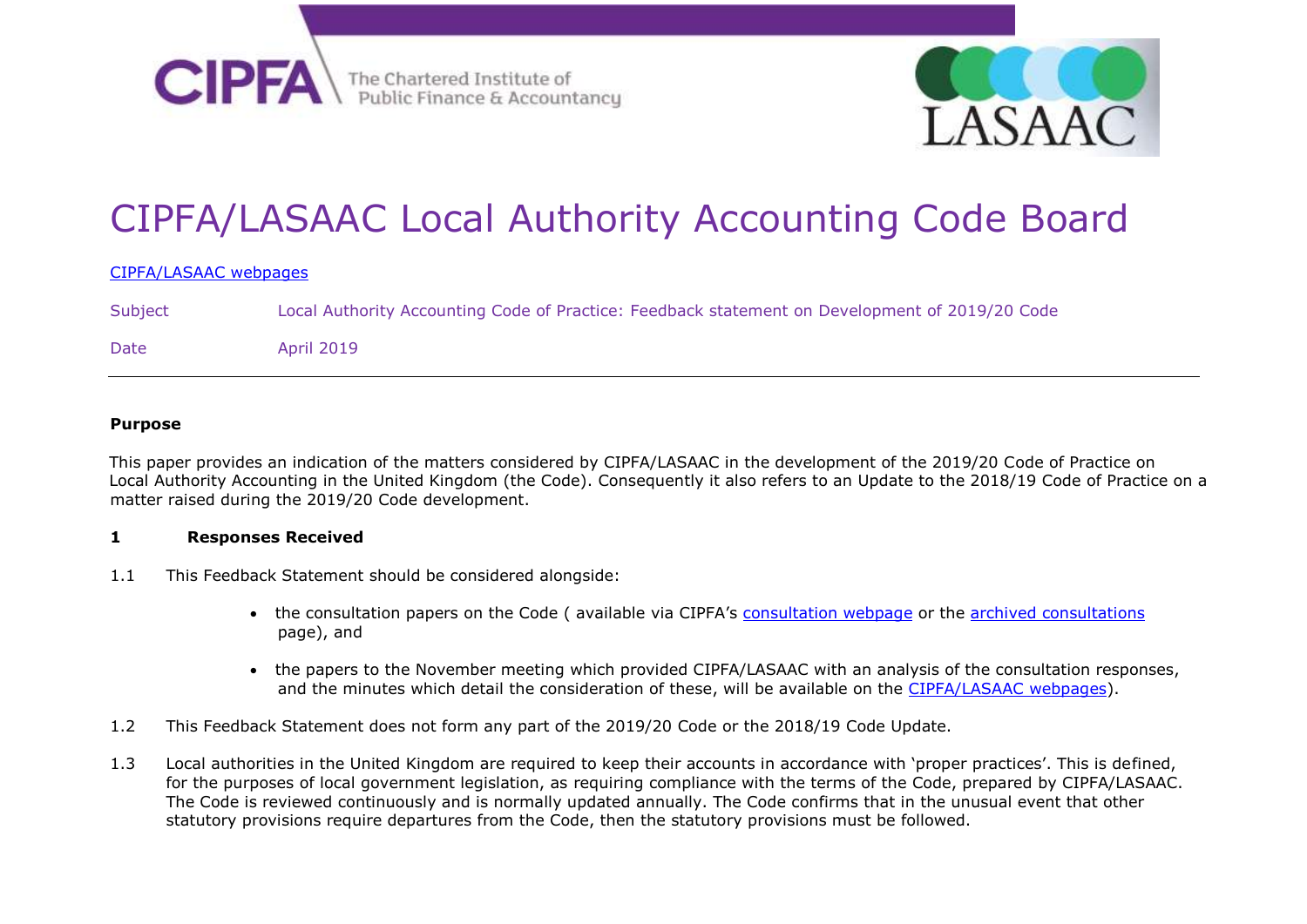- 1.4 CIPFA/LASAAC's proposals for the code are subject to the separate consent of [CIPFA](https://www.cipfa.org/) and [LASAAC,](https://www.cipfa.org/policy-and-guidance/technical-panels-and-boards/local-authority-scotland-accounts-advisory-committee) as well as review, in terms of alignment with the [FReM,](https://www.gov.uk/government/collections/government-financial-reporting-manual-frem) by the [Financial Reporting Advisory Board](https://www.gov.uk/government/groups/financial-reporting-advisory-board-frab) (FRAB).
- 1.5 CIPFA/LASAAC is currently developing a Vision Statement and places an important emphasis on stakeholder engagement, recognising that while the formal consultation (Invitation To Comment) process will remain critical to Code development, it should be accompanied by a wider range of feedback opportunities for stakeholder groups.
- 1.6 CIPFA/LASAAC welcomes feedback on the Code, particularly suggestions regarding improvement and clarification that should be included in future editions of the Code. Please do not hesitate to contact [cipfalasaac@cipfa.org](mailto:cipfalasaac@cipfa.org) . Please note however that CIPFA/LASAAC secretariat will not provide individual accounting guidance which is a matter for the individual entity to assess, with due reliance on appropriate professional expertise.

### **2 Overview of Development Areas**

- 2.1 Due to the significance of the planned IFRS 16 Leases implementation, the normal public consultation process, allowing at least eight weeks for responses, was split into two key themes:
	- IFRS 16 Leases ITC (Invitation To Comment)
		- This was informed and supported by:

i.A specific and separate [public consultation process,](https://www.cipfa.org/policy-and-guidance/consultations-archive/code-of-practice-on-local-authority-accounting-in-the-united-kingdom-consultation-on-ifrs-16-leases) issued earlier than the normal Invitation To Comment (ITC)

ii.This included a Readiness Assessment Questionnaire to inform CIPFA/LASAAC of implementation capacity iii. In addition CIPFA developed an Impact Assessment Framework which a number of representative councils participated in working through. The participation of all involved is greatly appreciated and was invaluable in providing feedback, and also in informing stakeholders of the expected requirements.

Code Invitation To Comment 2019/20

The formal [Invitation To Comment](https://www.cipfa.org/policy-and-guidance/consultations/code-of-practice-on-local-authority-accounting-in-the-united-kingdom-2019-20-invitation-to-comment) included the following main areas

i.Narrow scope Amendments to IFRSs

ii.Legislative and Policy Changes

iii.IFRS Conceptual Framework

iv.Adaptation / Interpretations and Statutory Adjustments

v.Post Implementation Review and Other Issues

 In addition to the formal consultation process, CIPFA/LASAAC is open to stakeholder engagement on specific areas where this is of relevance and, as indicated below, the development process reflects this.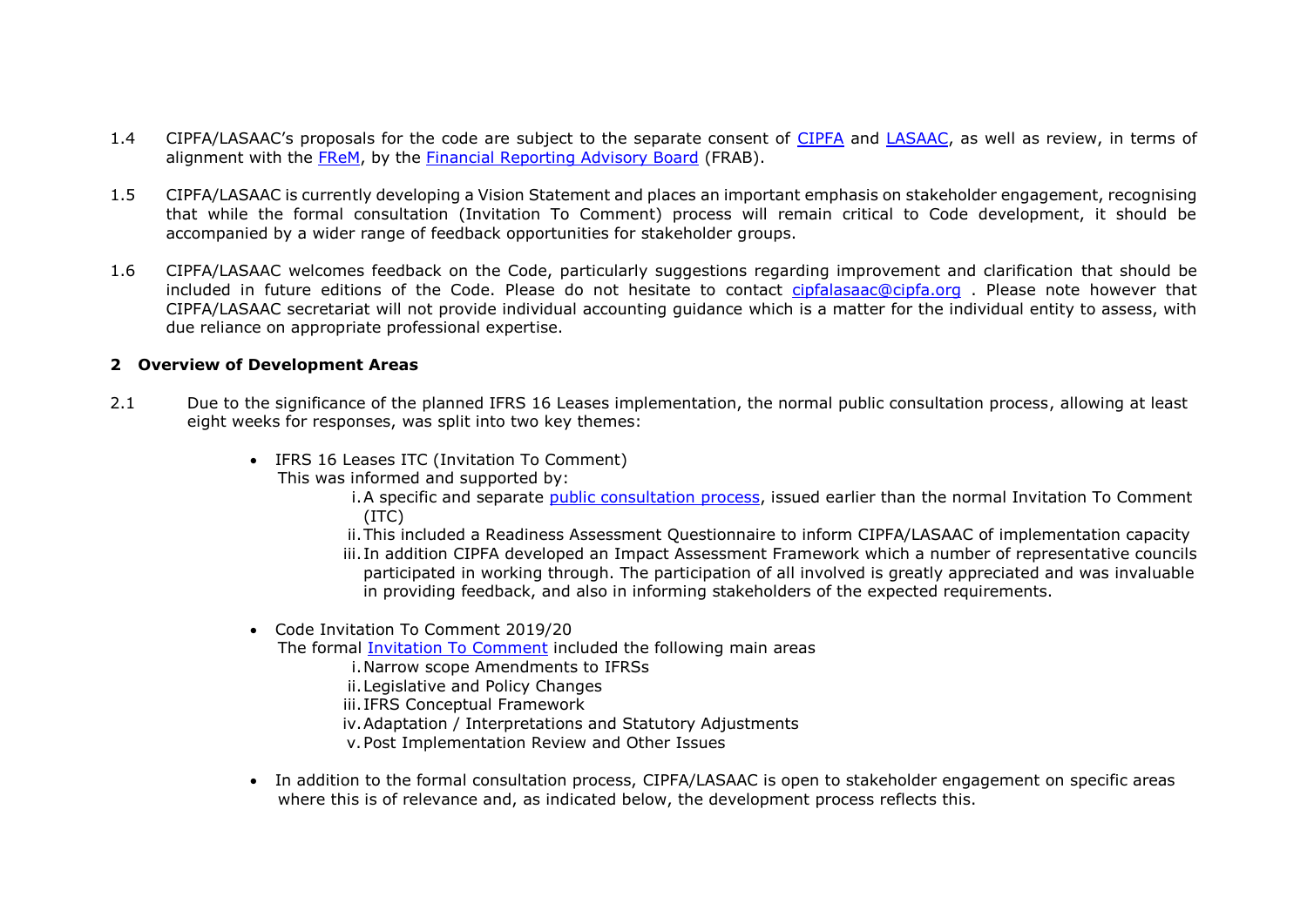2.2 CIPFA/LASAAC greatly appreciates the feedback from all respondents, which has significantly helped in the development of the Code and future plans.

## **3 IFRS 16 Leases Implementation Proposals**

3.1 The table below indicates the key question areas raised in the Leases ITC, a brief note of more significant points arising and an indication of the current situation. Prior to reviewing this please note that the initially planned implementation date of 1 April 2019 has been deferred to 1 April 2020 as explained in this [CIPFA/LASAAC statement.](https://www.cipfa.org/~/media/files/policy%20and%20guidance/boards/cipfa%20lasaac/cipfalasaac_statement_implementation_of_ifrs_16_1_april_2020_final.pdf?la=en)

|    | IFRS 16 Leases ITC - Item                                                | <b>Items of Note</b><br>(Supported = general support from<br>respondents)                                    | Key aspects of current<br>implementation plans for 2020/21 |
|----|--------------------------------------------------------------------------|--------------------------------------------------------------------------------------------------------------|------------------------------------------------------------|
|    | Short-term leases exemption                                              | Supported                                                                                                    | Prospective: Exemption mandatory                           |
|    | Low value assets exemption                                               | Supported, some responses raised areas<br>where guidance may assist.                                         | Prospective: Exemption is optional                         |
| 3. | Identifying a lease                                                      | Supported,                                                                                                   | Generally as proposed, compliant with<br>IFRS 16           |
| 4  | Practical issues that arise under IFRS 16<br>on identifying a lease      | Some responses raised areas where<br>guidance may assist.                                                    | Generally as proposed, compliant with<br><b>IFRS 16</b>    |
| 5  | Initial measurement of the right-of-use<br>asset and the lease liability | Supported, some responses raised areas<br>where guidance may assist, for example<br>restoration obligations. | Generally as proposed, compliant with<br>IFRS 16           |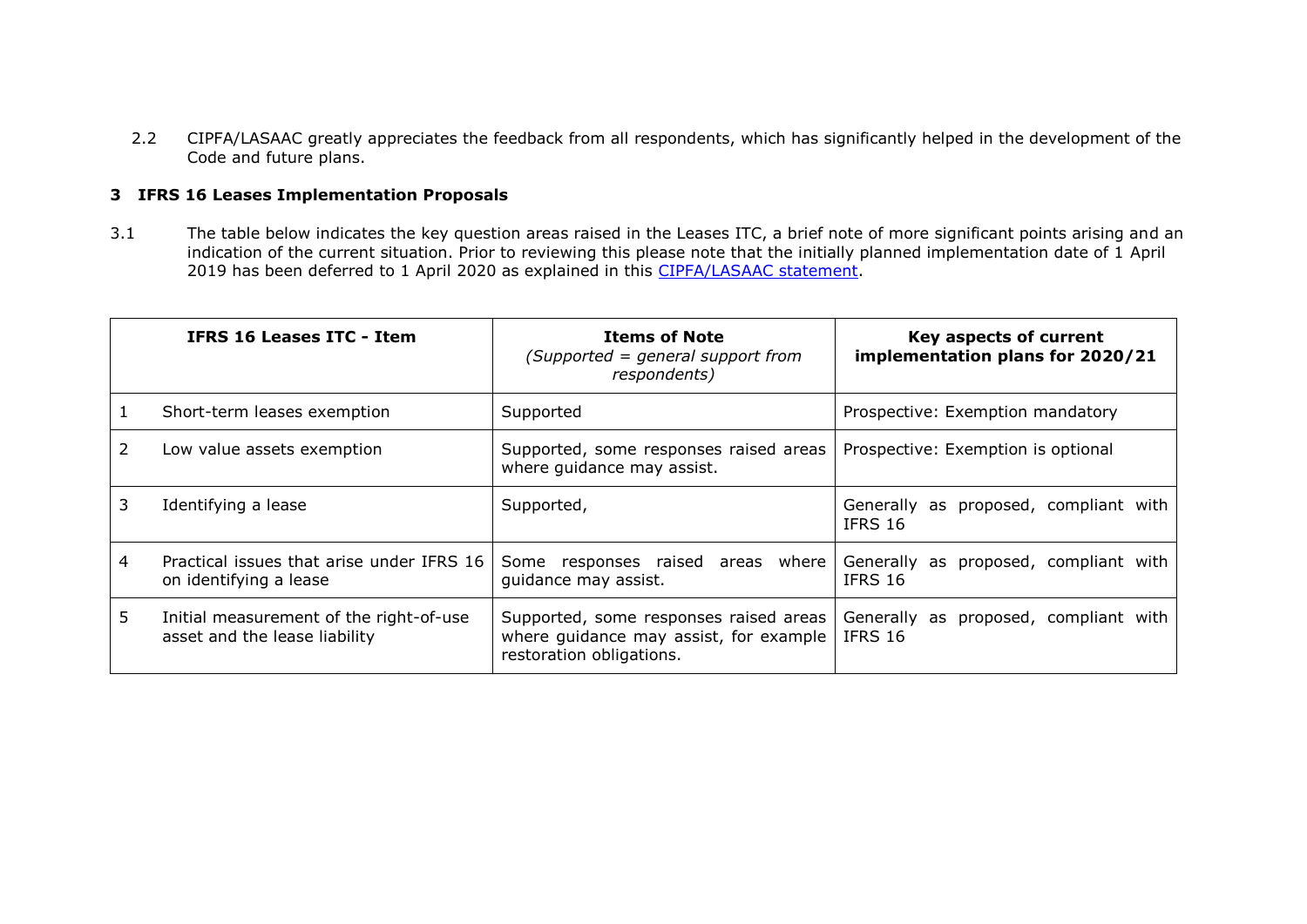|     | <b>IFRS 16 Leases ITC - Item</b>                                                                                                                                                                                                                                                                             | <b>Items of Note</b><br>$(Supported = general support from$<br>respondents)                                                                                                                                                                                                                                                                                                                                                    | Key aspects of current<br>implementation plans for 2020/21                                                                                                                                                                                                                                                                                                                                                                                                                                                                                                                                  |
|-----|--------------------------------------------------------------------------------------------------------------------------------------------------------------------------------------------------------------------------------------------------------------------------------------------------------------|--------------------------------------------------------------------------------------------------------------------------------------------------------------------------------------------------------------------------------------------------------------------------------------------------------------------------------------------------------------------------------------------------------------------------------|---------------------------------------------------------------------------------------------------------------------------------------------------------------------------------------------------------------------------------------------------------------------------------------------------------------------------------------------------------------------------------------------------------------------------------------------------------------------------------------------------------------------------------------------------------------------------------------------|
| 6   | Determining the interest rate implicit in<br>the lease or using the authority's<br>incremental borrowing rate                                                                                                                                                                                                | The difficulties of identifying the implicit<br>noted.<br>interest<br>rate<br>were<br>Some<br>detailed<br>respondents<br>suggested<br>specification<br>the<br>determining<br>on<br>incremental borrowing rate could be<br>provided. The Board noted that entities<br>would normally be able to identify a rate<br>(eg used in lease or buy assessments).                                                                       | Specification of incremental borrowing<br>rate to be based on the wording in IFRS<br>16.                                                                                                                                                                                                                                                                                                                                                                                                                                                                                                    |
| 7a) | Subsequent measurement of the right-<br>of-use asset ie:<br>option 1 - current value<br>measurement with materiality<br>based practical expedients or<br>option 2 - HM Treasury proposal as<br>a practical expedient, to adopt the<br>IFRS 16 cost model for lessees as a<br>proxy for the revaluation model | Supported, however the Readiness<br>Assessment Questionnaire and impact<br>Assessment work had raised issues<br>relating to the cost-benefit balance of<br>revaluation for all RoU assets carried at<br>existing use value (EUV) or fair value<br>$(FV)$ .<br>FRAB requested that the Code and the<br>central government FReM achieved an<br>aligned<br>'principles<br>based'<br>position<br>regarding subsequent measurement. | Alignment of approach across the public<br>sector is sought.<br>Both CIPFA/LASAAC and FRAB have<br>developed a 'principles based' approach<br>to the identification of which right of use<br>assets are appropriately carried at cost<br>(as a proxy for current value ie. EUV or<br>FV), and which are appropriately subject<br>to specific valuation.<br>Specific valuation is only expected to be<br>applicable if<br>a) market indexation of rentals does<br>not provide a reasonable proxy for<br>cost; AND<br>b) The market for the underlying<br>asset is considered to be volatile. |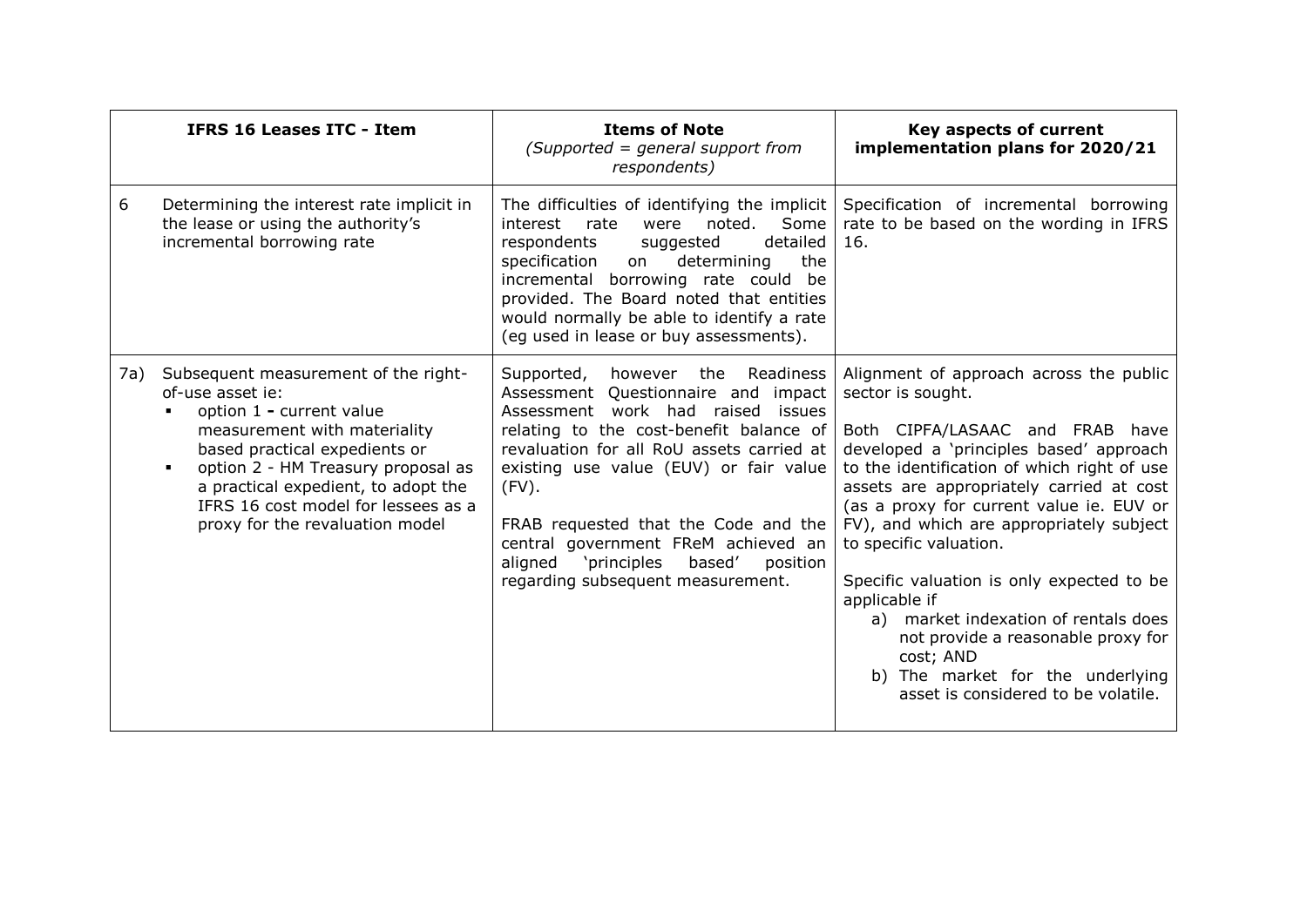|     | <b>IFRS 16 Leases ITC - Item</b>                                                                                                                                                                   | <b>Items of Note</b><br>$(Supported = general support from$<br>respondents)                                  | Key aspects of current<br>implementation plans for 2020/21                                                                                                                                                                                                                                                                                                                                                                               |
|-----|----------------------------------------------------------------------------------------------------------------------------------------------------------------------------------------------------|--------------------------------------------------------------------------------------------------------------|------------------------------------------------------------------------------------------------------------------------------------------------------------------------------------------------------------------------------------------------------------------------------------------------------------------------------------------------------------------------------------------------------------------------------------------|
| 7b) | The use under option 1 of either a<br>materiality based approach to current<br>value measurement or an approach<br>which relies on information which is<br>available without undue cost or effort. | See above                                                                                                    | See above                                                                                                                                                                                                                                                                                                                                                                                                                                |
| 8   | Subsequent measurement of the lease<br>liability                                                                                                                                                   | Supported, although it was noted that this<br>will require more frequent recalculations.                     | Generally as proposed, compliant with<br><b>IFRS 16</b>                                                                                                                                                                                                                                                                                                                                                                                  |
| 9   | Concessionary leases for lessees                                                                                                                                                                   | Supported, but comments indicated<br>concerns regarding practical identification<br>of 'below market rents'. | Amended to now refer to leases at<br>'peppercorn or nominal' rents and to treat<br>the right of use asset as a donation or<br>grant (initial recognition at FV). This will<br>provide a clearer identification approach<br>and is closer in compliance to the FReM.<br>Following FReM proposals and FRAB<br>feedback CIPFA/LASAAC has also agreed<br>to extend the definition of a lease to<br>include 'nil consideration' arrangements. |
| 10  | Accounting by lessors                                                                                                                                                                              | Supported                                                                                                    | Generally as proposed, compliant with<br>IFRS 16                                                                                                                                                                                                                                                                                                                                                                                         |
| 11  | Retention of the dual lessor accounting<br>model.                                                                                                                                                  | Supported                                                                                                    | Generally as proposed, compliant with<br>IFRS 16                                                                                                                                                                                                                                                                                                                                                                                         |
| 12  | Sale and leaseback transactions                                                                                                                                                                    | Supported                                                                                                    | Generally as proposed, compliant with<br>IFRS 16                                                                                                                                                                                                                                                                                                                                                                                         |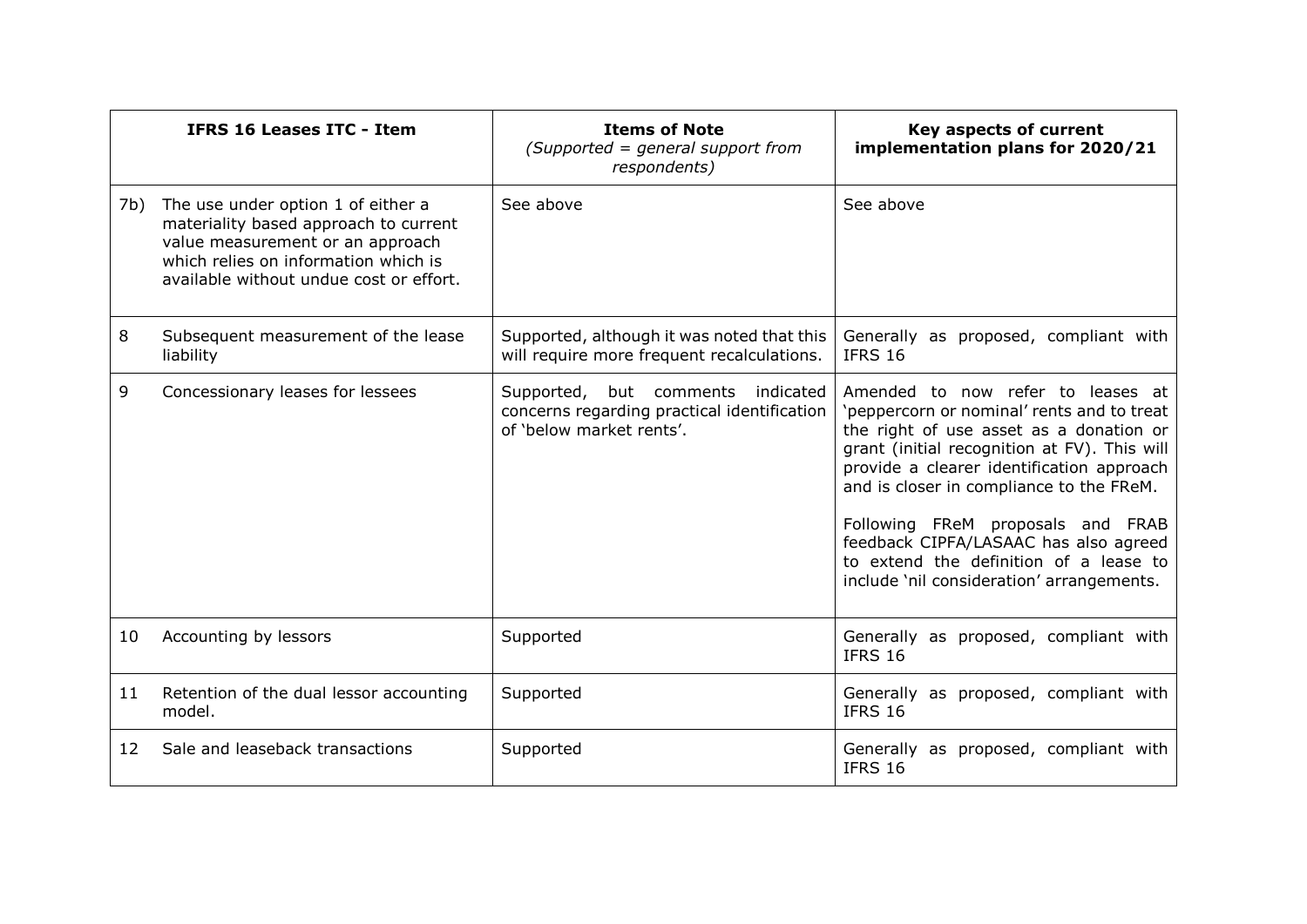|    | <b>IFRS 16 Leases ITC - Item</b>                                                                                           | <b>Items of Note</b><br>(Supported = general support from<br>respondents) | Key aspects of current<br>implementation plans for 2020/21                                                                                                                                                                                                                                                                                                                                                     |
|----|----------------------------------------------------------------------------------------------------------------------------|---------------------------------------------------------------------------|----------------------------------------------------------------------------------------------------------------------------------------------------------------------------------------------------------------------------------------------------------------------------------------------------------------------------------------------------------------------------------------------------------------|
| 13 | Definition of a lease on transition                                                                                        | Supported                                                                 | Generally as proposed, compliant with<br>IFRS 16 (see application of exemptions /<br>expedients below)                                                                                                                                                                                                                                                                                                         |
| 14 | Retrospective transition                                                                                                   | Supported                                                                 | Generally as proposed, compliant with<br>IFRS 16. 1 April adjustment approach<br>mandatory, including transition date<br>incremental rate                                                                                                                                                                                                                                                                      |
| 15 | Transitional approach to measuring the<br>right-of-use asset for those assets<br>previously classified as operating leases | Supported                                                                 | Generally as proposed, compliant with<br><b>IFRS 16</b>                                                                                                                                                                                                                                                                                                                                                        |
| 16 | Practical expedients on transition                                                                                         | Supported                                                                 | Mandatory exemption of short term<br>leases $(< 12$ months to lease end).<br>Reliance on IAS 37 and IFRIC<br>$\overline{4}$<br>identification of leases is mandatory.<br>Use of hindsight (eg re lease term) is<br>retained, as per the standard, as optional.<br>This differs from the FReM which has<br>mandated the use of hindsight.<br>Other transition practical expedients<br>generally as per IFRS 16. |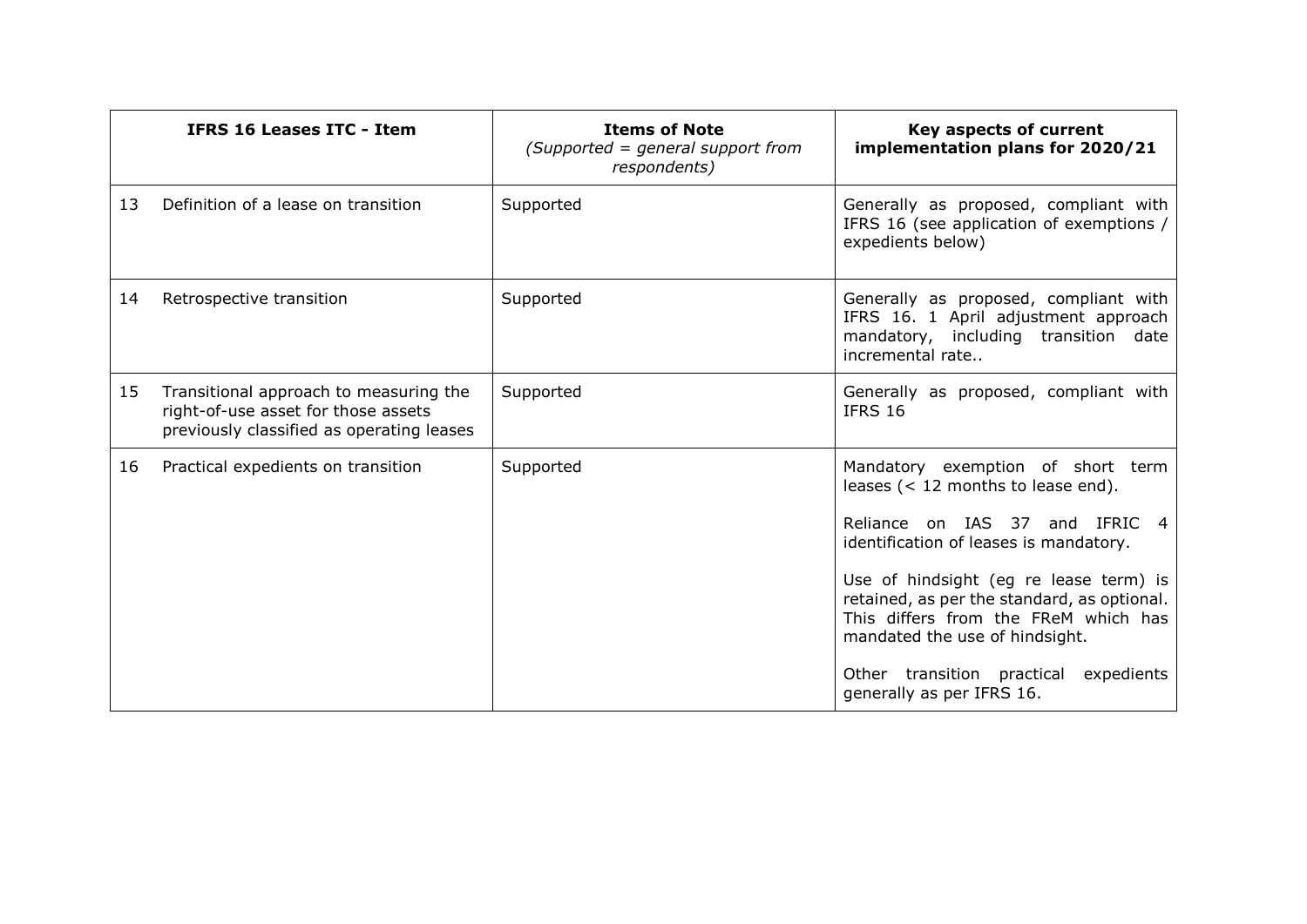|    | <b>IFRS 16 Leases ITC - Item</b>                    | <b>Items of Note</b><br>(Supported = general support from<br>respondents)                                                                                                                                                                                            | Key aspects of current<br>implementation plans for 2020/21                                                                                                                                                                                                                                                                                                       |
|----|-----------------------------------------------------|----------------------------------------------------------------------------------------------------------------------------------------------------------------------------------------------------------------------------------------------------------------------|------------------------------------------------------------------------------------------------------------------------------------------------------------------------------------------------------------------------------------------------------------------------------------------------------------------------------------------------------------------|
| 17 | Implications for Service Concession<br>Arrangements | Although marginally most responses were<br>supportive, there was significant concern<br>expressed regarding the challenges of<br>applying IFRS 16 liability measurement to<br>SCA/PFI arrangements.                                                                  | CIPFA/LASAAC is expected to establish a<br>working group to consider the situation<br>and the options of SCA liability<br>measurement, as part of a wider review<br>of SCA accounting treatment.                                                                                                                                                                 |
| 18 | Effective date                                      | Although supported as being possible,<br>were noted<br>regarding the<br>concerns<br>immediate implications eg extent of<br>workload to implement in a short<br>timescale. The potential of dual record<br>keeping if WGA required an IAS 17 basis<br>was also noted. | The initially planned implementation date<br>of 1 April 2019 has been deferred to 1<br>April 2020 as explained<br>in<br>this<br>CIPFA/LASAAC statement.<br>CIPFA/LASAAC is currently considering a<br>request to <i>permit</i> early adoption in<br>due<br>2019/20<br>exceptional<br>to<br>circumstances for<br>organisation<br>one<br>reporting under the Code. |
| 19 | <b>Further Guidance</b>                             | A number of areas for guidance were<br>these<br>noted,<br>however<br>not<br>were<br>necessarily items for inclusion in the<br>Code.                                                                                                                                  | Implementation guidance will generally<br>be required and helpful.                                                                                                                                                                                                                                                                                               |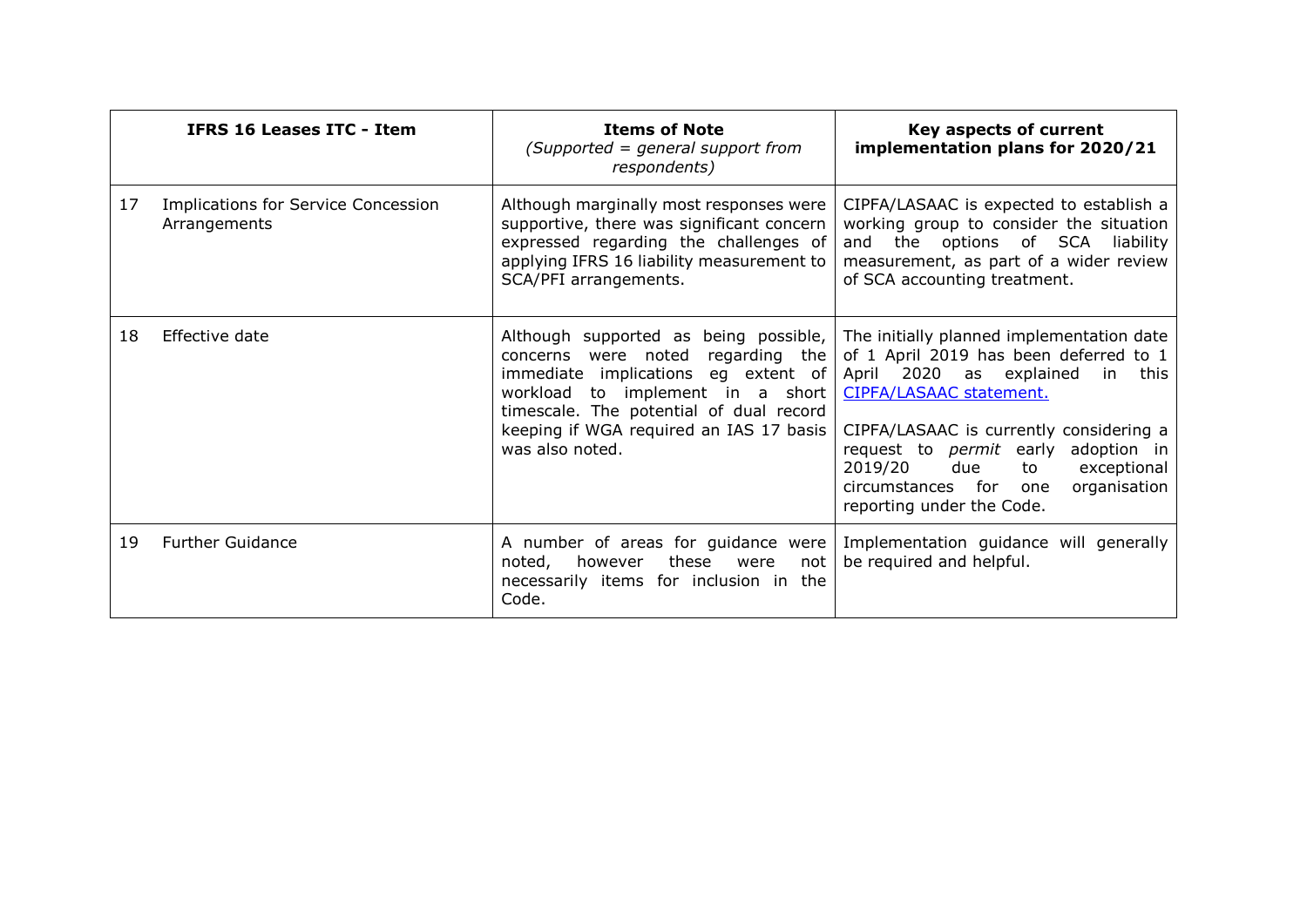# 3.2 The following table highlights the key issues and considerations affecting development of the 2019/20 Code.

|    | Code 2019/20 Invitation To Comment<br><b>Items Raised</b>                                                                          | <b>Items of Note</b><br>(Supported = general support from<br>respondents)                                                                                                                           | Key aspects of current<br>implementation plans for 2020/21                                                                                                                                            |
|----|------------------------------------------------------------------------------------------------------------------------------------|-----------------------------------------------------------------------------------------------------------------------------------------------------------------------------------------------------|-------------------------------------------------------------------------------------------------------------------------------------------------------------------------------------------------------|
|    | <b>Exposure Draft A: IFRS Amendments</b>                                                                                           |                                                                                                                                                                                                     |                                                                                                                                                                                                       |
|    | Amendments to IAS 19 Employee<br>Benefits: Plan Amendment, Curtailment<br>or Settlement                                            | An actuary response indicated concern at<br>the cost-balance and workload<br>implications arising from the Code<br>approach to adoption. Further actuary<br>responses supported the concerns noted. | The amendment was not EU endorsed by<br>1 January 2019 and so is not included in<br>the 19/20 Code. CIPFA/LASAAC intends<br>working with stakeholders to develop<br>proposals for the 20/21 Code ITC. |
| 3  | Practical impact of the adoption of the<br>Amendments to IAS 19 Employee<br>Benefits: Plan Amendment, Curtailment<br>or Settlement | See above                                                                                                                                                                                           | See above                                                                                                                                                                                             |
| 3. | Amendments to IFRS 9 Financial<br>Instruments: Prepayment Features with<br><b>Negative Compensation</b>                            | Some respondents indicated that<br>permitting early adoption, as allowed<br>under IFRS itself, would be helpful in<br>implementing the amendments.                                                  | Early adoption (in $18/19$ ) to be<br>permitted.                                                                                                                                                      |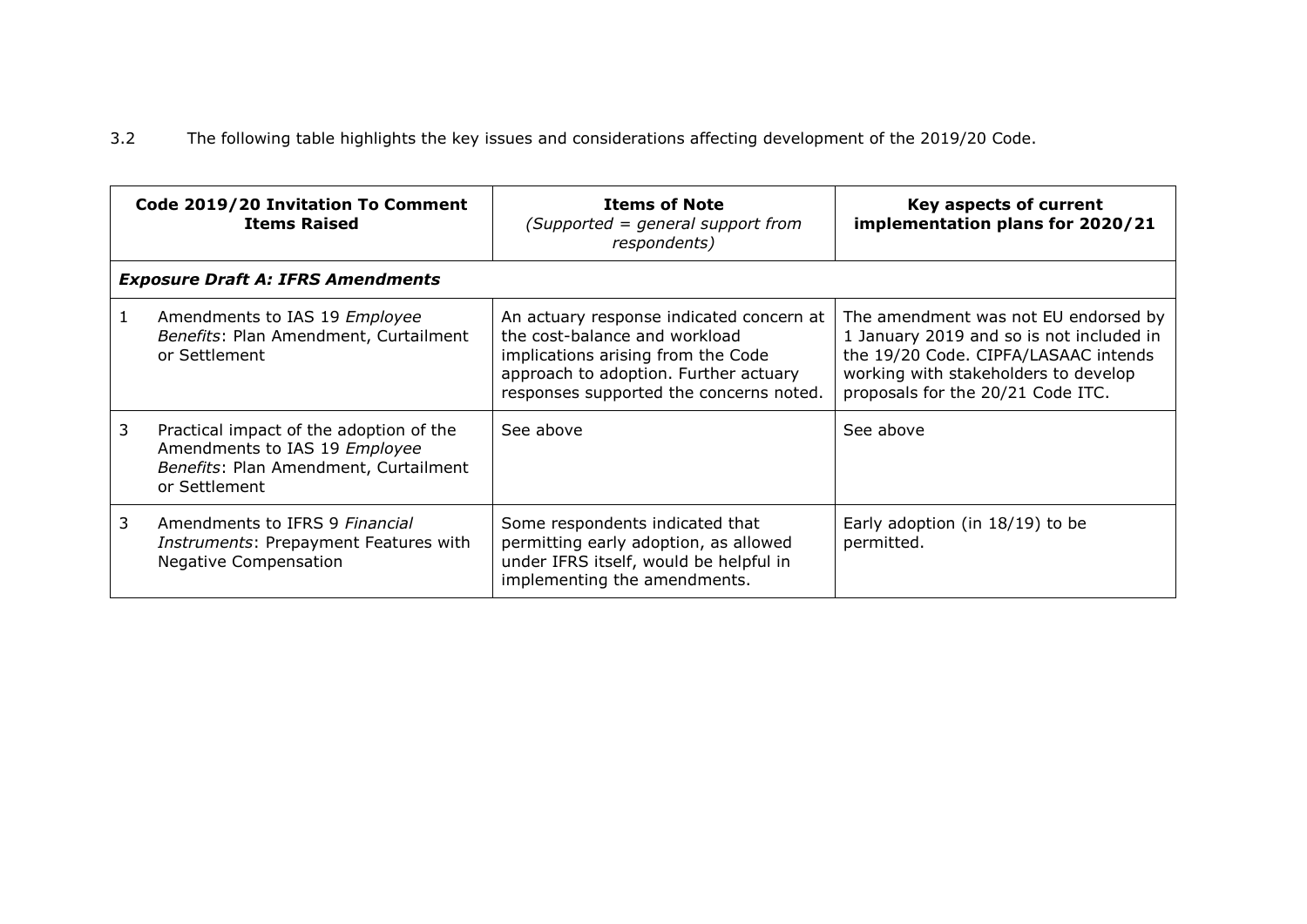| Code 2019/20 Invitation To Comment<br><b>Items Raised</b> |                                                                                                                                                                                                                            | <b>Items of Note</b><br>(Supported = general support from<br>respondents)                                                                                                                                                                                                                                                                                                                                                                                                                                                                                                                                                                                                                                                | Key aspects of current<br>implementation plans for 2020/21                                                                                                                                        |
|-----------------------------------------------------------|----------------------------------------------------------------------------------------------------------------------------------------------------------------------------------------------------------------------------|--------------------------------------------------------------------------------------------------------------------------------------------------------------------------------------------------------------------------------------------------------------------------------------------------------------------------------------------------------------------------------------------------------------------------------------------------------------------------------------------------------------------------------------------------------------------------------------------------------------------------------------------------------------------------------------------------------------------------|---------------------------------------------------------------------------------------------------------------------------------------------------------------------------------------------------|
| 4                                                         | Amendments to IFRS 9 Financial<br>Instruments: Prepayment Features with<br>Negative Compensation: changes in<br>relation to modifications or exchanges of<br>financial liabilities that do not result in<br>de-recognition | Some respondents raised concerns<br>regarding the basis for conclusions<br>commentary which clarified the<br>treatment of financial liability<br>modifications,<br>CIPFA/LASAAC sought further<br>stakeholder feedback. Evidence that a<br>minority of councils may have some,<br>relatively rare, historic (normally pre<br>2007) transactions which could be<br>affected was provided. Quantification of<br>the impact will only be possible on a case<br>by case basis as each affected authority<br>investigates and undertakes detailed<br>calculations.<br>CIPFA/LASAAC concluded that<br>application, to align with implementation<br>of IFRS, from 1 April 2019 (ie in<br>2018/19) was required and appropriate. | An Update to the Code 2018/19 has<br>been issued requiring implementation<br>from 1 April 2019, with restatement of<br>balances as at 1 April 2019 where the<br>situation arises and is material. |
| 5                                                         | IAS 28 Interests in Associates and Joint<br>Ventures: Long-term Interests in<br>Associates and Joint Ventures                                                                                                              | Supported                                                                                                                                                                                                                                                                                                                                                                                                                                                                                                                                                                                                                                                                                                                | The amendment was not EU endorsed by<br>1 January 2019 and so is not included in<br>the 19/20 Code.                                                                                               |
| 6                                                         | Annual Improvements to IFRS Standards<br>2015-2017 Cycle                                                                                                                                                                   | Supported                                                                                                                                                                                                                                                                                                                                                                                                                                                                                                                                                                                                                                                                                                                | The amendment was not EU endorsed by<br>1 January 2019 and so is not included in<br>the 19/20 Code.                                                                                               |
| 7                                                         | IFRIC 23 Uncertainty over Income Tax<br><b>Treatments</b>                                                                                                                                                                  | Supported                                                                                                                                                                                                                                                                                                                                                                                                                                                                                                                                                                                                                                                                                                                | Generally as proposed, compliant with<br><b>IFRSs</b>                                                                                                                                             |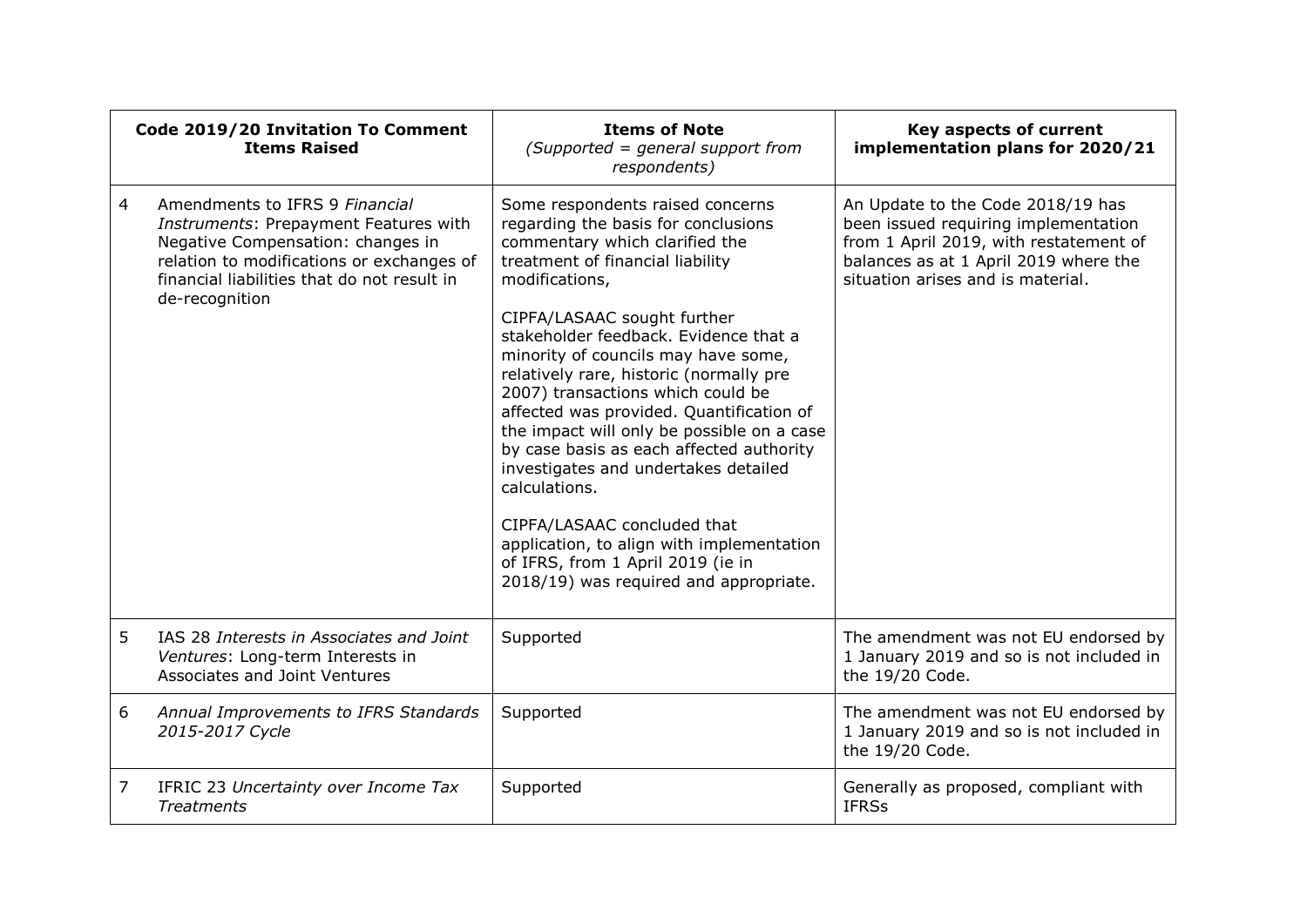|    | Code 2019/20 Invitation To Comment<br><b>Items Raised</b>                                                           | <b>Items of Note</b><br>$(Supported = general support from$<br>respondents)                                                        | Key aspects of current<br>implementation plans for 2020/21          |  |
|----|---------------------------------------------------------------------------------------------------------------------|------------------------------------------------------------------------------------------------------------------------------------|---------------------------------------------------------------------|--|
|    | <b>Exposure Draft B: Legislative and Policy Changes</b>                                                             |                                                                                                                                    |                                                                     |  |
| 8  | Scottish Local Authorities: Presentation<br>of Transfers to or from Other Statutory<br>Reserves                     | Supported (for Scotland)                                                                                                           | Generally as proposed                                               |  |
| 9  | Scottish Local Authorities: Presentation<br>of Statutory Adjustments for the<br>Revaluation Element of Depreciation | Supported (for Scotland) with some<br>additional comments regarding phrasing<br>and the location of specifications in the<br>Code. | With some amendments to Code text the<br>proposals are implemented. |  |
| 10 | Apprenticeship Levy                                                                                                 | Supported                                                                                                                          | Generally as proposed                                               |  |
| 11 | References to Legislation                                                                                           | Supported with some further legislative<br>changes noted by the secretariat and<br>CIPFA/LASAAC members.                           | Generally as proposed                                               |  |
|    | <b>Exposure Draft C: IFRS Conceptual Framework for Financial Reporting (March 2018)</b>                             |                                                                                                                                    |                                                                     |  |
| 12 | <b>IFRS Conceptual Framework for Financial</b><br>Reporting                                                         | Supported. FRAB provided some further<br>feedback and suggested some<br>clarifications.                                            | Generally as proposed, with some<br>clarifications.                 |  |
|    | <b>Exposure Draft D: Adaptation/Interpretation and Statutory Adjustments</b>                                        |                                                                                                                                    |                                                                     |  |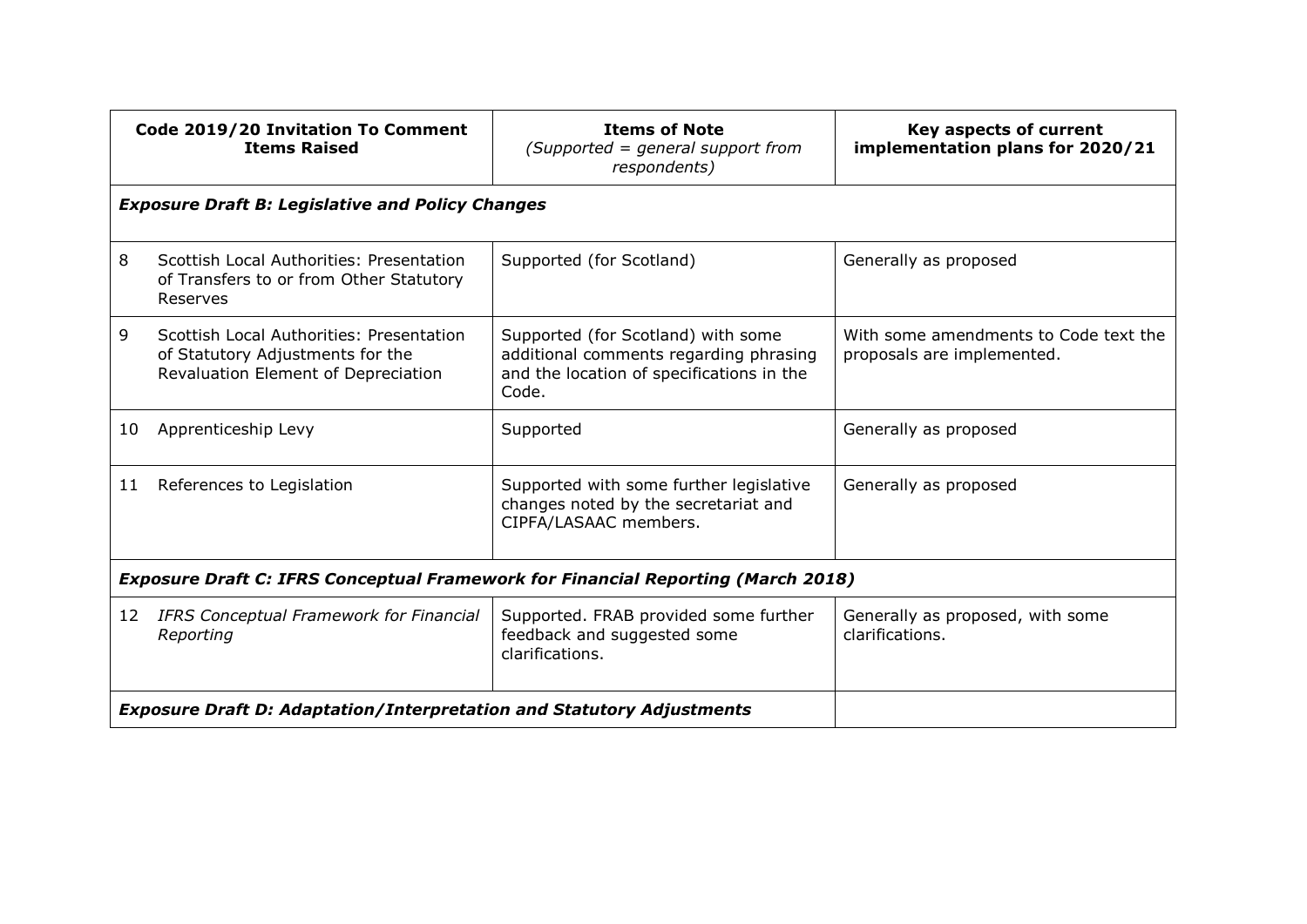| Code 2019/20 Invitation To Comment<br><b>Items Raised</b> |                                                                                                                                  | <b>Items of Note</b><br>$(Supported = general support from$<br>respondents)                                                                                                                     | Key aspects of current<br>implementation plans for 2020/21                                                                                                            |
|-----------------------------------------------------------|----------------------------------------------------------------------------------------------------------------------------------|-------------------------------------------------------------------------------------------------------------------------------------------------------------------------------------------------|-----------------------------------------------------------------------------------------------------------------------------------------------------------------------|
| 13                                                        | Clarification of adaptations and<br>interpretations of IFRS and the<br>description of the processes for statutory<br>adjustments | Supported. The secretariat noted that<br>some references to adaptations<br>throughout the Code should be amended<br>to 'interpretation', and made other<br>amendments for consistency.          | Generally as proposed, with some<br>amendments.                                                                                                                       |
|                                                           | <b>Post-implementation Reviews and Other Issues</b>                                                                              |                                                                                                                                                                                                 |                                                                                                                                                                       |
| 14                                                        | Group Accounts: Prominence of Group<br>Accounts                                                                                  | The majority of comments indicated the<br>existing requirements were sufficient.                                                                                                                | No amendment to the 19/20 Code but<br>CIPFA/LASAAC expects to review this<br>area as part of its forward work plan.                                                   |
| 15                                                        | Group accounts presentation and<br>disclosures.                                                                                  | See above                                                                                                                                                                                       | See above                                                                                                                                                             |
| 16                                                        | <b>IFRS 3 Business Combinations</b>                                                                                              | A limited number of comments were<br>received with some advocating further<br>guidance, but others against this.<br>CIPFA/LASAAC considered that no clear<br>case for immediate change existed. | No amendment to the 19/20 Code but<br>CIPFA/LASAAC may consider the area in<br>future.                                                                                |
| 17                                                        | Local government public sector<br>combinations (eg re-organisations).                                                            | The majority of comments suggested no<br>change was required.                                                                                                                                   | No amendment to the 19/20 Code                                                                                                                                        |
| 18                                                        | Service Concession Arrangements: Third<br>party income treatment.                                                                | A number of respondents indicated that<br>it would be preferable for the Code to<br>specify treatment, with most supporting<br>an IPSAS 32 (deferred income) basis.                             | No change to 19/20 Code.<br>CIPFA/LASAAC is expected to establish a<br>working group to review SCA accounting<br>treatment, with proposals for the 20/21<br>Code ITC. |